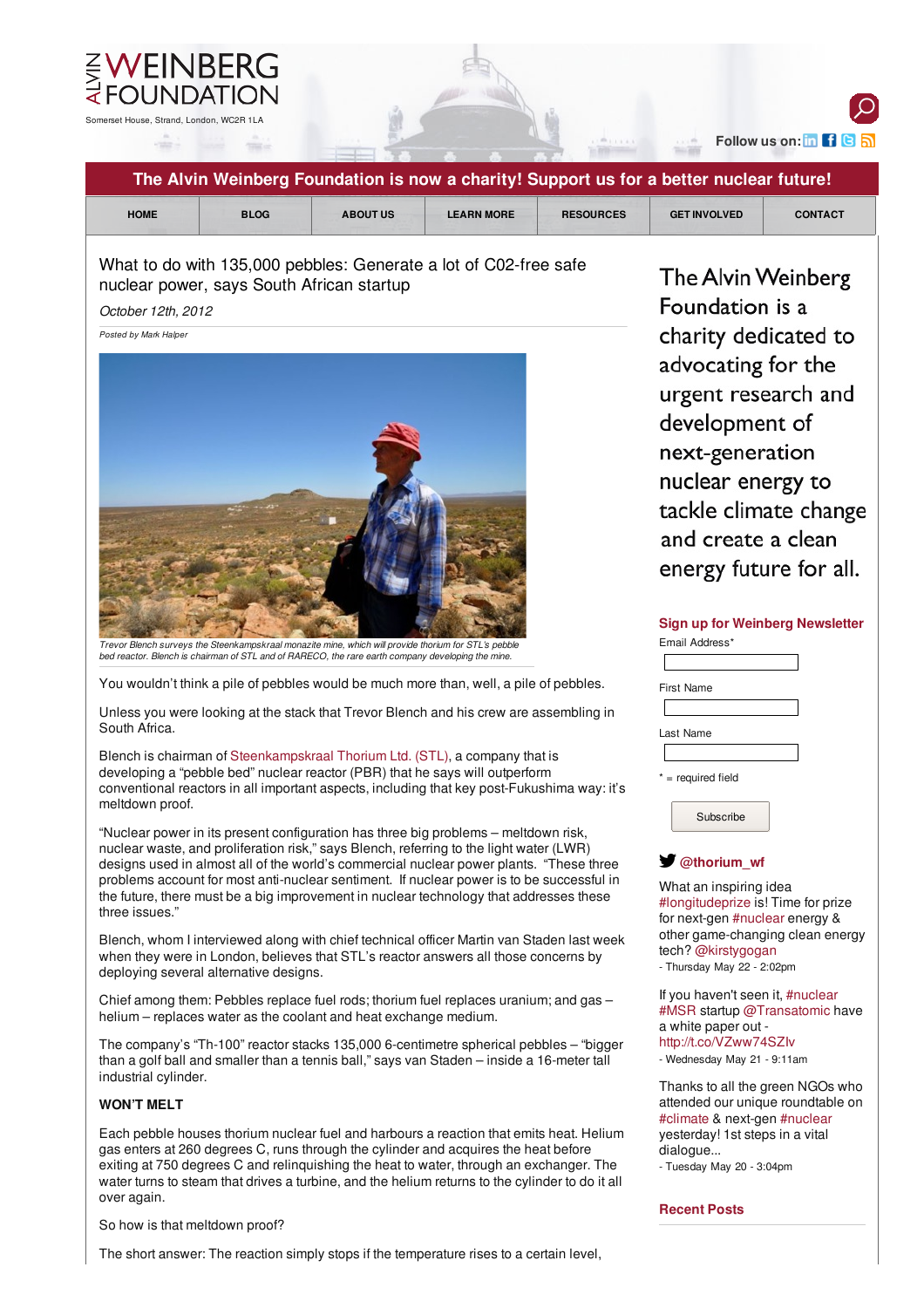<span id="page-1-0"></span>says van Staden. So if the coolant – the helium – fails, the reactions cease, unlike in LWRs, where reactions continue in a coolant failure and require the immediate intervention of control rods. A bit more detail for those you who can stomach it: The Th-100 shuts down because it works by the principle of "negative temperature coefficient." By the time the reactor hits 1550 degrees C, atoms move so fast that neutrons cannot find them to split.

Some more safety features: STL's PBR has a much lower heat density than a conventional reactor, which allows it to dissipate its heat naturally, without extra safety engineering.

"They don't need active cooling to be safe," says van Staden, noting that the Th-100 operates at 3.8 megawatts of heat per cubic meter, compared to 100 megawatts per cm pebble bed reactor for LWRs.

"If the coolant stops (in a conventional reactor) and you have100 megawatts of heat per cubic meter, you've got a problem, because you can't dissipate naturally," he says. "Our reactor can dissipate the 3.8 megawatts to the graphite structure of the reactor and through to the environment."

## **NO EXPLOSIONS EITHER**

The graphite to which van Staden refers provides yet another safety feature: Unlike the metal cladding in conventional reactors, it does not release explosive hydrogen in extreme conditions. And the system's helium is harmless, because helium is inert, he notes.

But helium is in short supply – so won't that crimp the pebble bed style? No, says van Staden, because a reactor continually recycles its helium. "It's not like steam or something that you use up," he says, adding that one Th-100 requires about 150 cubic meters of helium, which he says "is not a significant amount."

He and Blench rattle off a list of other safety advantages provided by their reactor. Among them: 99.99 percent of the reactors' fission products stay inside the meltdown proof pebbles, so they cannot accidentally leak to the environment. The helium coolant doesn't even stand a chance of transporting them around the reactor, as the coolant touches only the impenetrable outside of the pebbles.

One of STL's Th-100 reactors has a thermal capacity of 100 megawatts (that's the "100" in the name; the "Th" is thorium), and an electricity capacity of 35 megawatts.

Chairman Blench envisions commercializing the technology within 5-to-10 years, a pace that he and van Staden point out is much quicker than the outlook for other alternative reactors, such as liquid thorium molten salt reactors (MSR) under development in China and also by U.S. companies including Flibe [Energy](http://flibe-energy.com/) and [Transatomic](http://www.the-weinberg-foundation.org/2012/09/28/meet-transatomic-power-developing-an-alternative-reactor-with-silicon-valley-flair/) Power.

"The molten salt guys have an excellent idea in concept," notes van Staden. But he says that decades of PBR development have helped get the Th-100 closer to reality.

#### **EXPERIENCE COUNTS**

STL draws on experience that date backs to at least the 1960s, when Germany developed and ran its thorium-fuelled AVR (Atom Versuchs Reaktorand), a 15-megawatt test reactor that it closed in 1988 amid public anti-nuclear sentiment after the Chernobyl nuclear disaster. Germany also operated a larger, thorium-fuelled, 300-megawatt PBR, the THTR-300, from 1983 to 1989, which ran into cost overruns. Both German reactors incurred their share of mishaps. A crack in the AVR – probably related to high temperatures – led to radioactive contamination of soil and groundwater, for instance. The THTR released radioactive dust when a pebble lodged in a feed pipe.

The South African government also infamously tried to develop a modular, uraniumfuelled, pebble bed reactor before cancelling its PBMR project in 2010, after over a decade of work and about \$1 billion in expenditures. One problem there: Engineers attempted to develop a helium-gas driven Brayton cycle turbine process, rather than use traditional steam-driven Rankine cycle turbines running off of steam, as STL is doing.

STL is drawing from lessons learned at all of these projects. Most of the nine people – soon to be twelve – working at STL also worked on the PBMR.

"We've been able to draw from experience there," says van Staden.

There's another key asset on STL's side: It has a ready source of thorium, the fuel that will drive the Th-100. It just so happens that a related company, Canada's Great Western Minerals Group, owns 20 percent of STL and also owns a South African monazite mine, a rock that contains both rare earths minerals and thorium. Great Western itself is interested in the rare earths. It will give the thorium to STL, which has the rights to it. STL chairman Blench is also chairman of Rare Earth Extraction Co. (RARECO), the Great Western Group that runs the mining operation.

That's one direct connection to thorium, the fuel hailed by some as superior to uranium

**[Transatomic](http://www.the-weinberg-foundation.org/2014/05/20/transatomic-power-publishes-details-of-msr-concept/) Power publishes details of MSR concept** *by Neil Endicott (May 20th, 2014)*

**Welcome to the Alvin Weinberg [Foundation!](http://www.the-weinberg-foundation.org/2014/04/07/welcome-to-the-alvin-weinberg-foundation/)**

*by David Martin (April 7th, 2014)*

**Nuclear power [clobbers](http://www.the-weinberg-foundation.org/2014/01/17/nuclear-power-clobbers-the-polar-vortex/) the polar vortex** *by Mark Halper (January 17th, 2014)*

**U.S. Dept. of Energy grants \$226 million to small reactor startup [NuScale](http://www.the-weinberg-foundation.org/2013/12/13/u-s-dept-of-energy-grants-226-million-to-small-reactor-startup-nuscale/)**

*by Mark Halper (December 13th, 2013)*

**Posts [Archive](http://www.the-weinberg-foundation.org/resources/archive)**

### **Categories**

[Economics](http://www.the-weinberg-foundation.org/category/economics/) (64) [Efficiency](http://www.the-weinberg-foundation.org/category/efficiency/) (48) [Proliferation](http://www.the-weinberg-foundation.org/category/proliferation/) (31) [Safety](http://www.the-weinberg-foundation.org/category/safety/) (52) [Security](http://www.the-weinberg-foundation.org/category/security/) (12) [Uncategorized](http://www.the-weinberg-foundation.org/category/uncategorized/) (17) [Waste](http://www.the-weinberg-foundation.org/category/waste/) (49)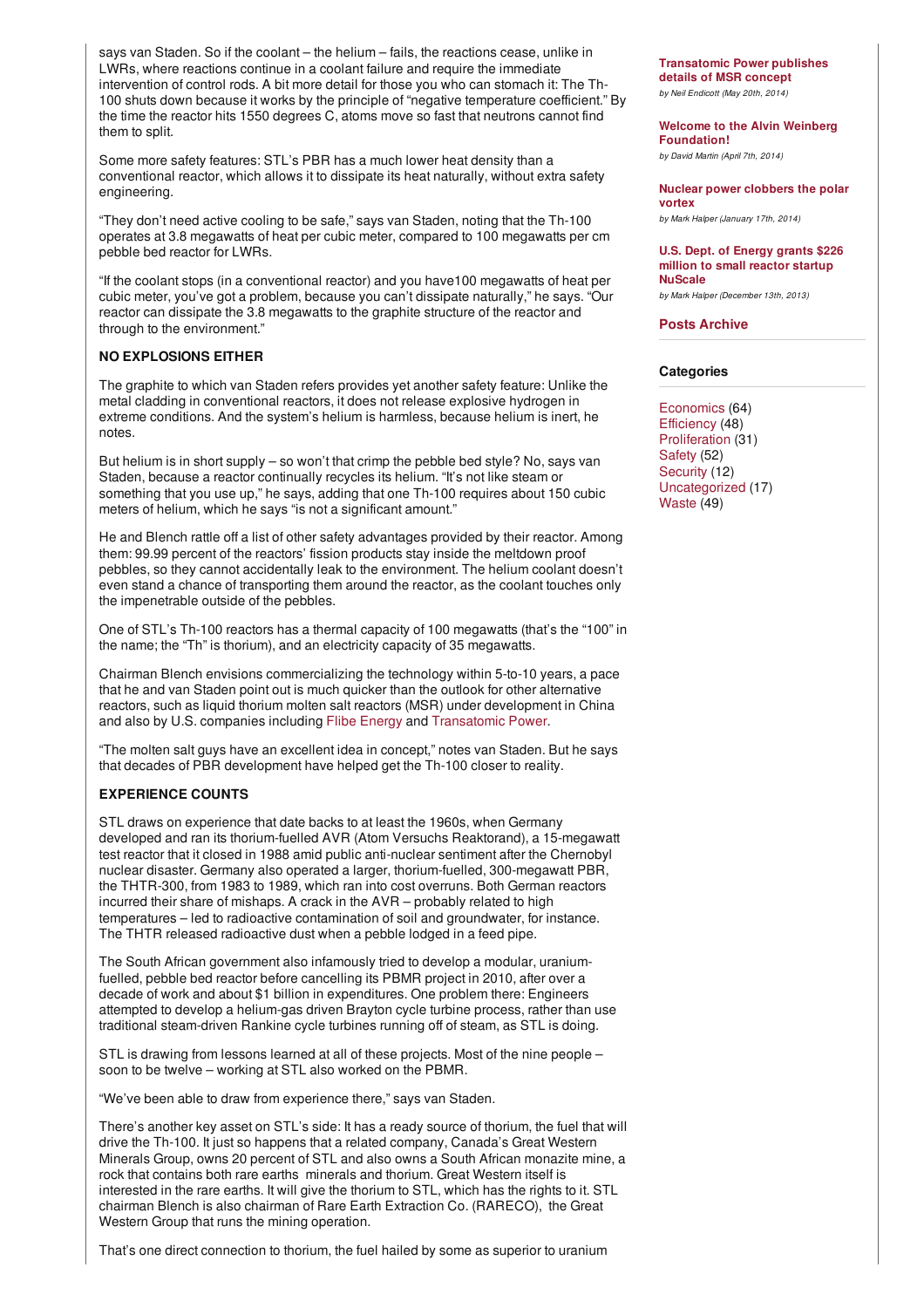because it burns more efficiently, leaves less dangerous waste, and is more difficult to fashion into a bomb. There's another link: STL owns 15 percent of Thor Energy, the Norwegian company that is developing thorium fuel. (Blench says that STL's wil make its own fuel, and that it could be thorium plutonium blend, or could use uranium as a trigger).

### **OWN A PIECE OF THE ROCK**

STL's progress will rely on attracting investors, to fund the €500 million that Blench thinks he'll need to build a first reactor.

The company is trying to raise the money by inviting in potential customers as investors, in a profit and risk sharing arrangement it calls the "Th-100 Consortium." Late last month, it began reaching out to the many industries it believes could benefit form a 35-mw reactor as either a source of process heat or electricity. Among the applications it is targeting: heat for chemical and petrochemical plants, refineries, oil sands and mining operations, smelters, cement factories, paper mills and water desalination; and electricity for off grid locations.

"The project is structured to award participants the opportunity to evaluate the outcome of every phase and to assess their own level of participation [accordingly,"](http://www.irwanda.rw/news/africa/item/14709-steenkampskraal-thorium-limited-seeks-funding-for-thorium-plant-project.html) CEO Eben Mulder says in a press statement. "Since every participating member would ideally also be a potential customer they will be in a position to acquire the first reactors and without having to pay a royalty fee."

Mulder hopes the initiative attracts more interest than did a previous Centurion-based startup, called QPower, where he served as chief technology officer and which attempted to raise venture capital to develop a similar PBR. According to Blench, QPower was unable to raise the funds. Mulder left to join STL earlier this year as CEO. Blench says there are no intellectual property issues between QPower and STL, which incorporated in April, 2011.

### **OTHER KIDS IN THE PEBBLE PIT**

There's no guarantee the new funding model will work either. And STL is likely to encounter competition, as other outfits are also developing PBRs. Notably, China is building a 210-mw (electric) demonstrator reactor at the Shidaowan plant in Shandong province, following about 12 years of development at Tsinghua University, according to the World Nuclear [Association](http://www.world-nuclear.org/info/inf63b_china_nuclearfuelcycle.html).

Whether STL can raise the money it needs, of course, remains to be seen. When I look at the industries it's trawling, it seems to me that the one most likely to have the cash would be the oil industry, a possibility laden with irony given that nuclear power is meant to reduce the CO2 emissions that come straight from fossil fuel that nuclear power would help extract.

Or maybe STL has other good prospects. They hope to say more about who's interested in a few months.

Besides, they'll have to start somewhere if their PBRs, like the pebbles inside them, are ever going to stack up.

*Photo from RARECO.*

Tags: [PBR](http://www.the-weinberg-foundation.org/tag/pbr/), [pebble](http://www.the-weinberg-foundation.org/tag/pebble-bed/) bed, [South](http://www.the-weinberg-foundation.org/tag/south-africa/) Africa, [startup](http://www.the-weinberg-foundation.org/tag/startup/), [STL](http://www.the-weinberg-foundation.org/tag/stl/) Categories: [Economics](http://www.the-weinberg-foundation.org/category/economics/), [Efficiency](http://www.the-weinberg-foundation.org/category/efficiency/), [Proliferation](http://www.the-weinberg-foundation.org/category/proliferation/), [Safety](http://www.the-weinberg-foundation.org/category/safety/)

|  | _ |
|--|---|
|  |   |
|  |   |

**Leave a Reply**

|                | Name (required)                         |
|----------------|-----------------------------------------|
|                | Mail (will not be published) (required) |
|                |                                         |
|                |                                         |
|                |                                         |
|                |                                         |
|                |                                         |
| Submit Comment |                                         |